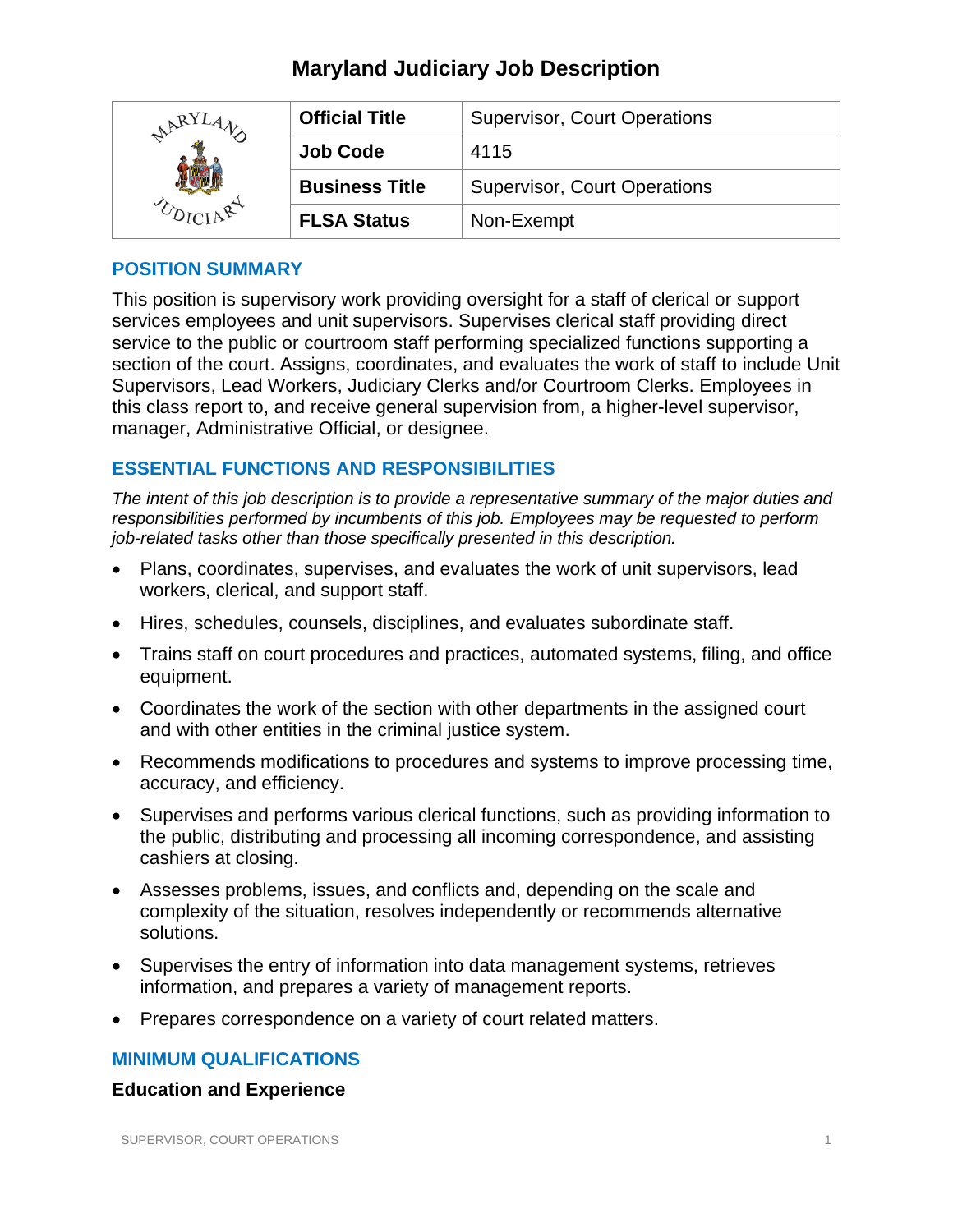- High school diploma (or GED equivalent).
- Four (4) years of work experience, preferably in court operations, or in the fields of criminal justice, parole and probation, legal or financial services, to include two (2) years in a trial or appellate court of the United States. One (1) year of lead, supervisor, or court specialist experience.

#### **Note:**

- A Bachelor's Degree may substitute two (2) years of non-court work experience.
- A Paralegal/Associates Degree or 60 college credits may substitute two (2) years of non-court work experience.
- A Paralegal Certificate may substitute one (1) year of non-court work experience.

## **KNOWLEDGE, SKILLS, AND ABILITIES**

#### **Knowledge of:**

- General office practices, procedures, and equipment.
- Court forms, practices, procedures, protocols, systems, and equipment required to support the specialized work of the assigned unit(s).
- Customer service etiquette.
- Job related terminology, codes, comments, notations, orders, policies, procedures, rules, regulations, and laws.
- Judiciary Human Resources policies and procedures.

#### **Skill in:**

- Customer service and handling problems tactfully and patiently.
- Analyzing records, reports, and other business documents and noting details and facts pertinent to this assignment.
- Usage of standard office equipment, computer equipment, and computer applications.
- Accuracy and attention to detail.
- Verbal and written communication.
- Applying job-related terminology, codes, policies, procedures, rules, regulations, and laws.
- Guiding employees in demanding situations.
- Problem solving, prioritizing, scheduling, and decision making.

## **Ability to:**

- Plan, coordinate, supervise, and evaluate work of staff.
- Multitask, adjust to situations quickly, set priorities, and handle pressure in a fastpaced environment.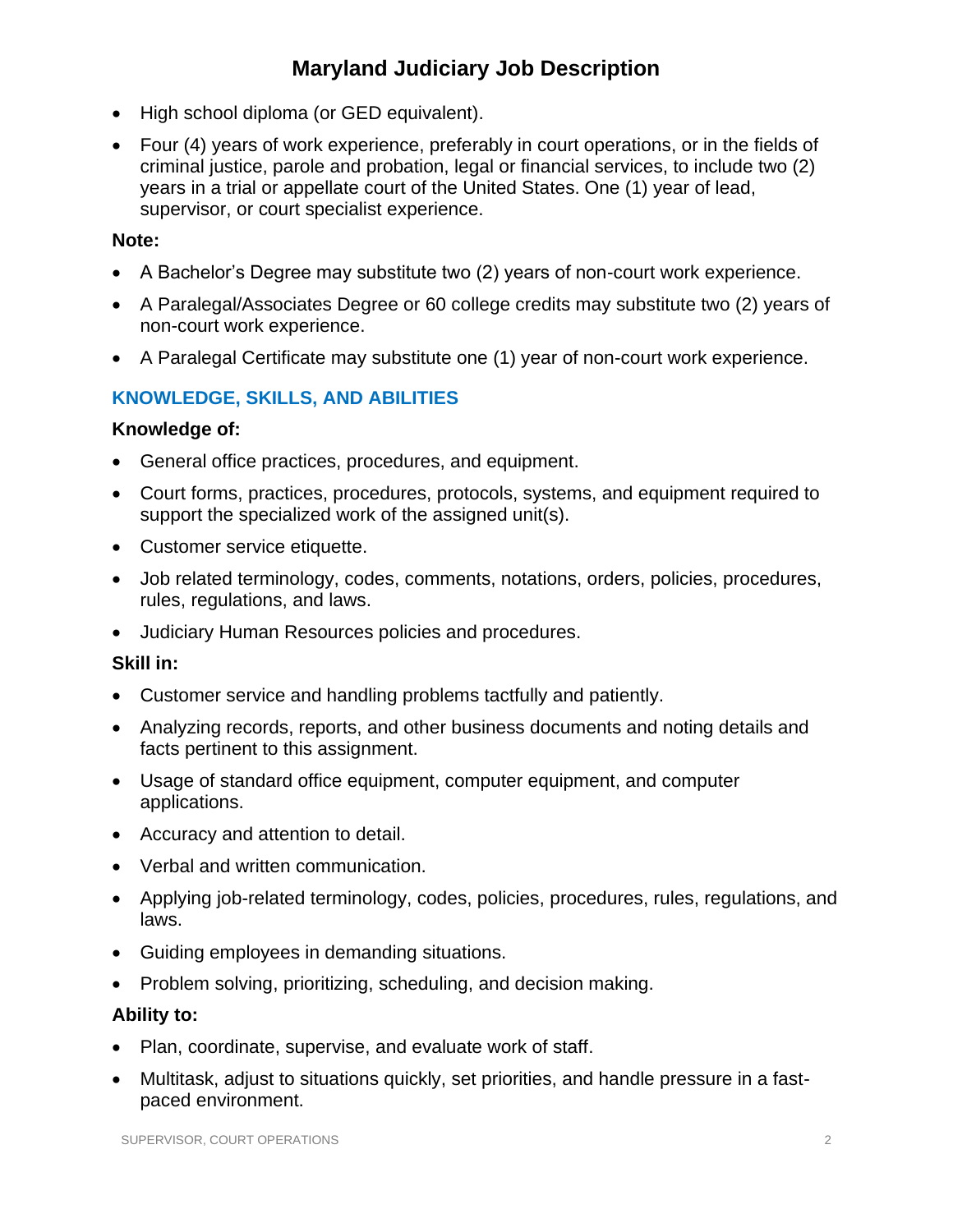- Understand and carry out complex verbal and written instructions.
- Provide assistance, guidance, and direction to others in a polite and efficient manner.
- Resolve unusual and/or complex situations in accordance with established procedures or assist staff in resolving cases requiring deviation from standard procedures.
- Establish and maintain effective working relationships with other employees, subordinates, superiors, and/or the general public.
- Communicate clearly, tactfully, and effectively with judges, the public, police agencies, attorneys, and other court officials and personnel, both verbally and in writing.
- Use standard office and business equipment including, but not limited to, personal computers, word processing, spreadsheets, database software, copier, microfilm machine, register, scanner, fax machine, etc.
- Recommend modifications to improve procedures and practices.
- Identify and adapt rapidly to departmental needs and to reallocate staff and resources to meet work requirements.

#### **SUPERVISORY RESPONSIBILITIES**

This position has formal supervisory responsibilities over other employees.

#### **PHYSICAL DEMANDS**

*The physical demands described here are representative of those that must be met by an employee to successfully perform the essential functions of this job. Reasonable accommodations may be made to enable individuals with disabilities to perform the essential functions.*

This position involves *sedentary* work, exerting up to 10 pounds of force occasionally and/or negligible amount of force frequently or constantly to lift, carry, push, pull, or otherwise move objects. Sedentary work involves sitting most of the time; walking and standing are required only occasionally.

#### **WORKING CONDITIONS**

*The work environment and exposures described here are representative of those an employee encounters while performing the essential functions of this job. Reasonable accommodations may be made to enable individuals with disabilities to perform the essential functions.*

This position works in an office or similar indoor environment and is not substantially exposed to adverse environmental conditions. Employee sometimes encounter individuals with known criminal or mental health backgrounds.

*\*\*\*\*\*\*\*\*\*\*\*\*\*\*\*\*\*\*\*\*\*\*\*\*\*\*\*\*\*\*\*\*\*\*\*\*\*\*\*\*\*\*\*\*\*\*\*\*\*\*\*\*\*\*\*\*\*\*\*\*\*\*\*\*\*\*\*\*\*\*\*\*\*\*\*\*\*\*\*\*\*\*\*\*\*\*\*\*\*\*\*\*\*\*\*\*\**

*Maryland Judiciary is an Equal Opportunity Employer.*